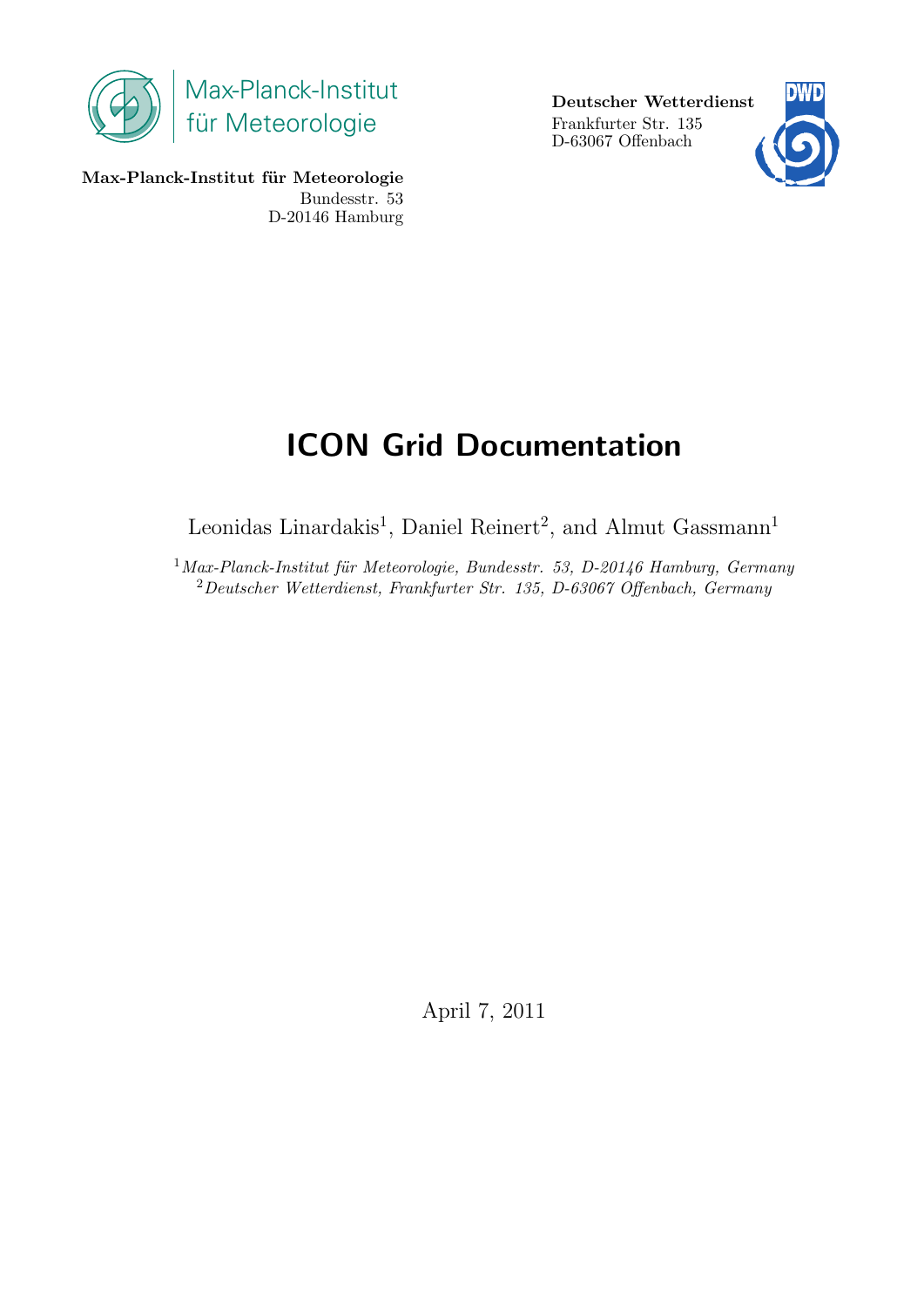## **Contents**

| 1. The ICON spherical grid<br>1.2. The ICON vertical grid $\dots \dots \dots \dots \dots \dots \dots \dots \dots \dots \dots \dots \dots \dots$ | 3<br>$\overline{4}$ |
|-------------------------------------------------------------------------------------------------------------------------------------------------|---------------------|
| 2. ICON grid data and loop structures                                                                                                           |                     |
| 3. ICON triangular staggering scheme                                                                                                            | 5.                  |
| A. Grid Variables                                                                                                                               | g                   |
| <b>References</b>                                                                                                                               |                     |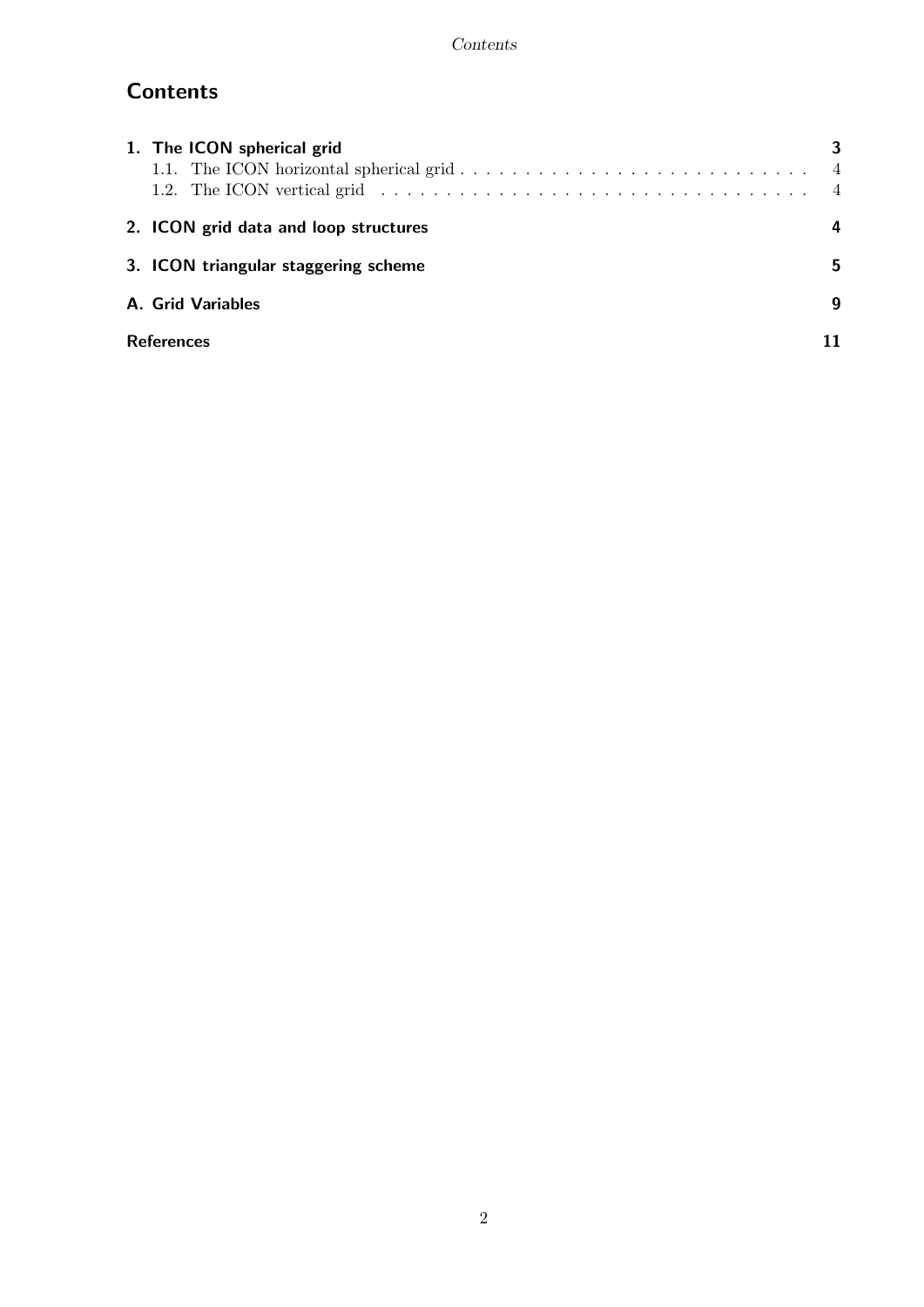1. The ICON spherical grid

#### 1. The ICON spherical grid



Figure 1: The ICON horizontal sphere grid. The light blue lines represent the projection of the original icosahedron edges. The dark blue lines depict the triangle grid after three edge bisections (R2B02). The black lines depict the dual hexagonal grid. No optimization is applied.

The ICON 3D spherical grid consists of two "orthogonal" components: the horizontal grid, and the vertical grid. The horizontal grid discretizes the sphere surface, it is a triangular or a hexagonal grid, and it is described in Section 1.1. The vertical dimension along the sphere radius is discretized in by a set of horizontal layers, and is described in Section 1.2.

**Notation Notes:** We distinguish between the physical (spatial) dimensions of a variable, which we denote by  $nD$ , and the array dimensions that the variable is coded in, denoted by  $kD<sub>a</sub>$ . Variables that reside on a surface (the  $xy$  coordinates) are  $2D$  variables, while variables on the 3 space (xyz coordinates) are 3D. In ICON the two types of dimensions  $nD$  and  $kD_a$  are not the same.

**Coordinate systems:** CG is an abbreviation for the *geographical coordinates* (longitude - latitude). The associated data type is t geographical coordinates, defined in src/shared/mo\_math\_utilities.f90 with members %lon and %lat.

CC is an abbreviation for the 3D Cartesian coordinates. In these coordinates the sphere is considered to be the unit sphere. Unit tangent vectors on the sphere are invariant of the sphere radius length. The associated data type is t\_Cartesian\_coordinates, defined in src/shared/mo\_math\_utilities.f90, with members  $\%x(3)$ .

LC denotes the *local zonal-meridional coordinate system*. A 2D local coordinate system is associated with each point  $P$  on the sphere surface, which spans the tangent plane at  $P$ . The coordinates axes are aligned along the longitude and latitude curves through P.The associated data type is t\_tangent\_vectors, defined in src/shr\_horizontal/mo\_model\_domain.f90, with members  $\%$ v1 and  $\%$ v2.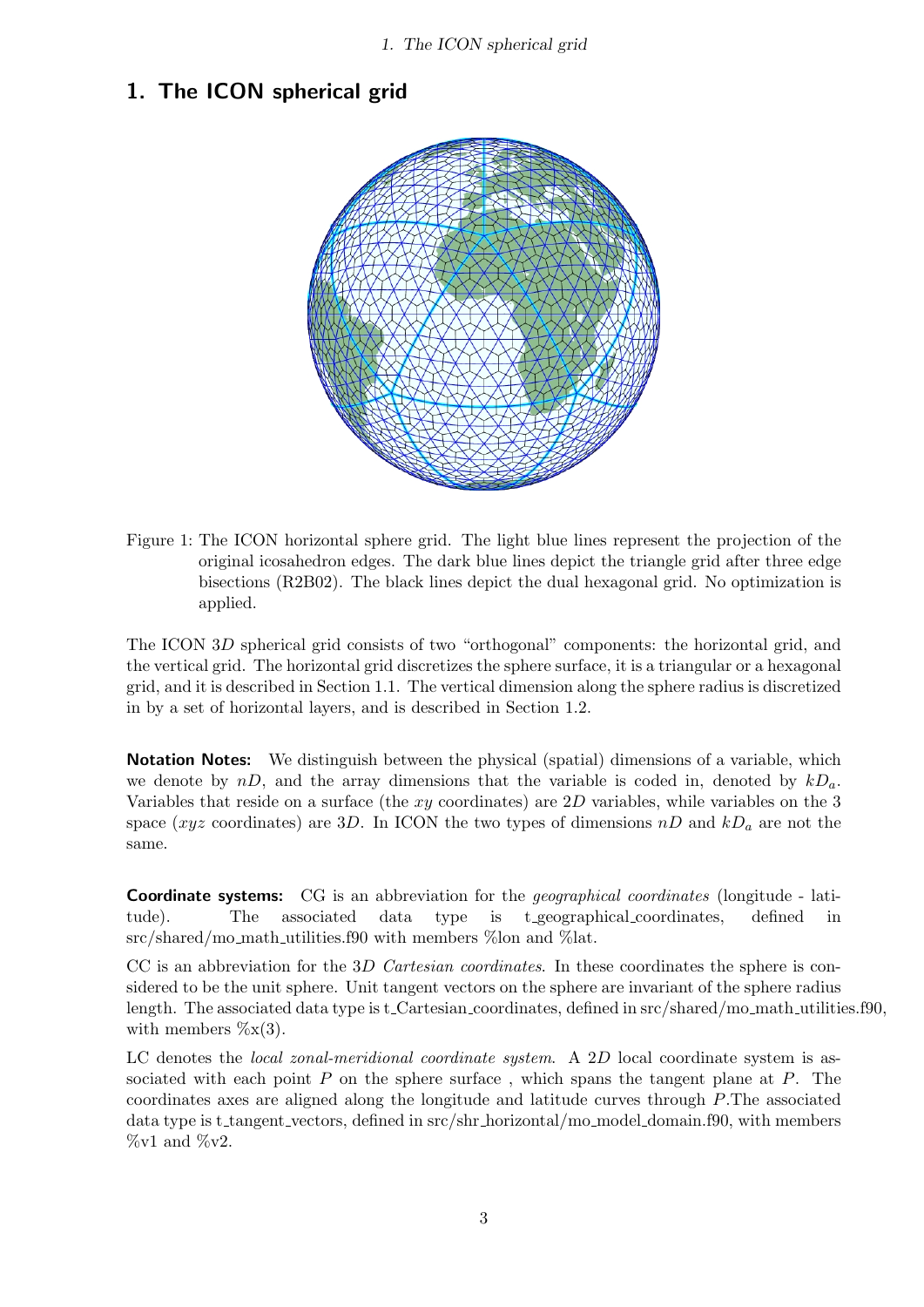Other Abbreviation Notes: ICON in some cases uses a specific *orientation* convention in accessing the components or neigbors of the grid cells, edges and vertices. The orientation in most cases is counter clockwise, denoted by ccw. Clockwise orientation is denoted by cw.

#### 1.1. The ICON horizontal spherical grid

The ICON horizontal spherical grid is based on the projection of the icosahedron on the sphere. The initial icosahedron grid is refined by *n*-secting the edges, and further refinement is obtained by iteratively bisecting the created edges (see Fig. 1). In each iteration a grid optimization procedure can be applied. The naming convention for the ICON horizontal grid is  $RnBk$ -optimization, where  $n$  is the number of initial divisions of the icosahedron edges,  $k$  is the number of bisecting iterations, and optimization denotes the applied optimization.

Geometry: All lines in the ICON horizontal spherical grid are arcs of great circles. Note that the normal and tangent vector at the edges form a left-handed coordinate system (see Table 4).

**Topology:** The connectivity is defined explicitly and can represent a general unstructured grid. For each grid entity a list of adjacent entities is stored. Most of these lists are ordered in a counter clockwise orientation. See Tables 3 to 5 for more details.

#### 1.2. The ICON vertical grid

The vertical grid consists of a set of vertical layers. Each of these layers carries the horizontal  $2D$  grid structure, thus forming the  $3D$  structure of the grid. The vertical coordinates have a terrain-following hybrid structure. The hydrostatic dynamical core uses pressure-based vertical coordinates, while the non-hydrostatic has height-based vertical coordinates. Details for the calculation of the vertical coordinates can be found in Hui Wan's Phd thesis [1].

### 2. ICON grid data and loop structures

The major ICON variables are mapped on the grid entities, namely on the grid cell centers, edge centers and vertices. Details on the the staggering scheme can be found in Section 3. In this section the data and loop structures are described.



Figure 2: Horizontal array structure with blocking factor  $nproma = 4$ . The first index indicates the position inside the block, while the second index indicates the block. The last block contains 2 elements, the last two positions are not used. The total memory size is 12, while the total number of elements is 10.

The horizontal grid data structure is designed to represent an unstructured grid and is mapped to one dimension. This single dimension is organized into blocks of nproma size, resulting a two dimensional structure, with indices (index in block, block number), see Fig. 2. nproma is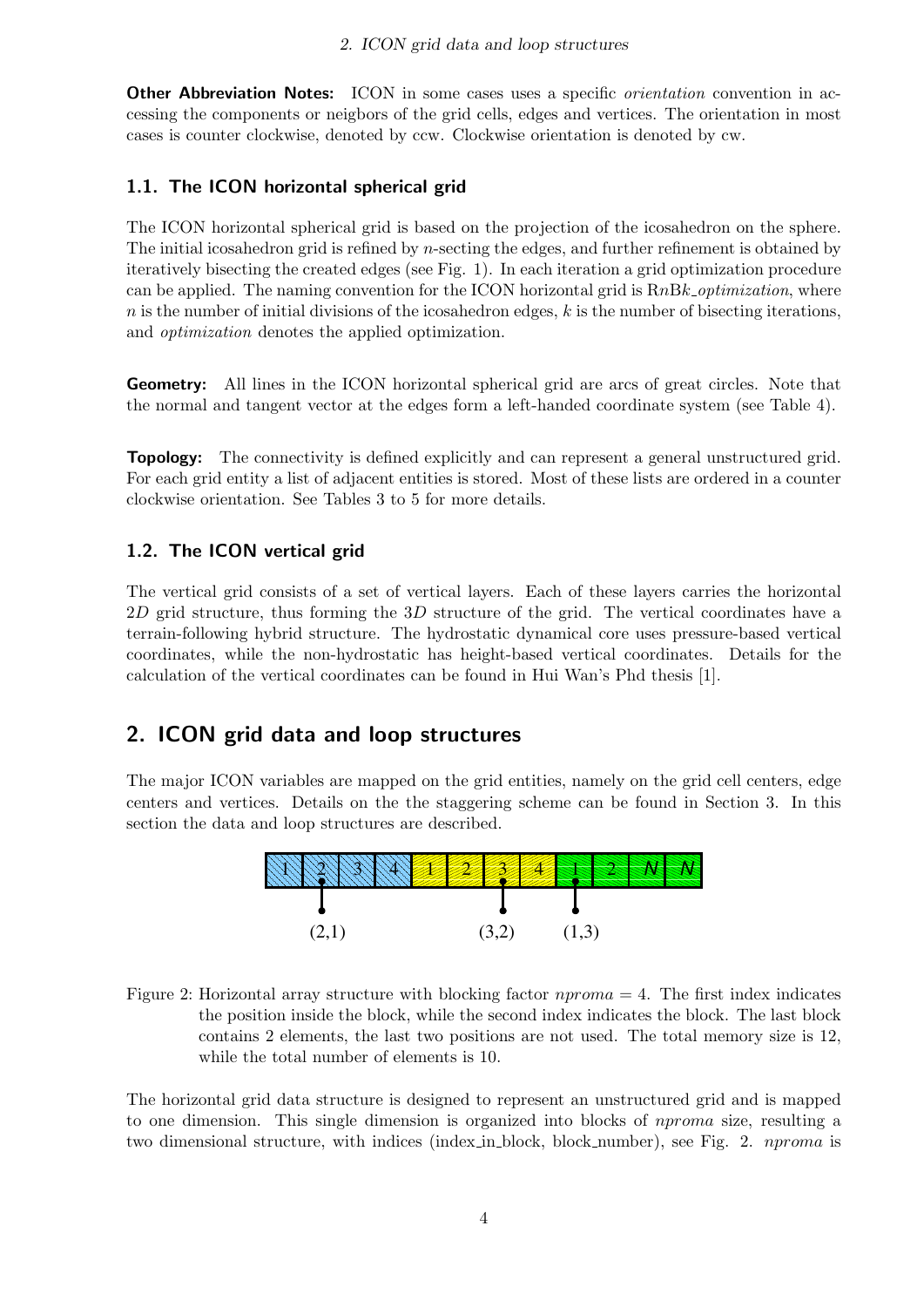#### 3. ICON triangular staggering scheme



Figure 3: 3D array structure with blocking factor  $nproma = 4$  and three vertical layers. The first index indicates the position inside the block, the second the vertical layer, the third index indicates the block. Each block occupies a continuous chunk of memory. The last block contains 6 elements. The total memory size is 36, while the total number of elements is 30.

a constant, defined during runtime (see the ICON namelist description). The block size may be different though on the array "boundaries". This structure are designed to accommodate both vector and cache based architectures. A block of nproma size can be processed as one vector by vector machines, or by one thread in a threaded environment.

3D variables include an additional dimension representing the vertical layer to which they belong, while maintaining the blocking structure in the horizontal dimension. The indexing has the form (index in block, vertical layer, block number), see Fig. 3. A typical  $3D$  loop has the following structure.

```
DO jb = start_block, end_block
  CALL get_block_indices(p_patch, jb, start_block, end_block, &
                      i_startidx, i_endidx)
  DO jk = 1, vertical_layers
      DO je = i_startidx, i_endidx
         A(je,jk,jb) = ...ENDDO
 ENDDO
ENDDO
```
#### 3. ICON triangular staggering scheme

In ICON a C-staggering is applied to the triangular cells. Figure 4 and 5 show the location of all prognostic and the most important diagnostic variables in both horizontal and vertical directions. Table 1 provides a brief description of those variables, together with the variable names which are used in the code.

The indexing of 2D, 3D and 4D variables (fields) is as follows: For 2D fields, the second index (ib) relates to the block number and the first index (*jc*, *je* or *jv*) relates to the position within the block. The label for the first index depends on whether the variable is defined at the cell center (*jc*), cell edge (*je*), or cell vertex (*jv*). For 3D fields, the block number (*jb*) is shifted to the third dimension. The second dimension  $(jk)$  now relates to the vertical level, where '1' is the top-most full (or half) level and 'nlev' ('nlev+1') is the lowest full (or half) level. For  $4D$ fields (tracers), the first and second dimension are, again, the position within a block and the vertical level, respectively. The block number  $(jb)$  is shifted to the fourth dimension, while the third dimension  $(jt)$  relates to the tracer number.

Based on the above said, a specific value of a 2D, 3D, or 4D field at position  $(ic)$  of block  $(jb)$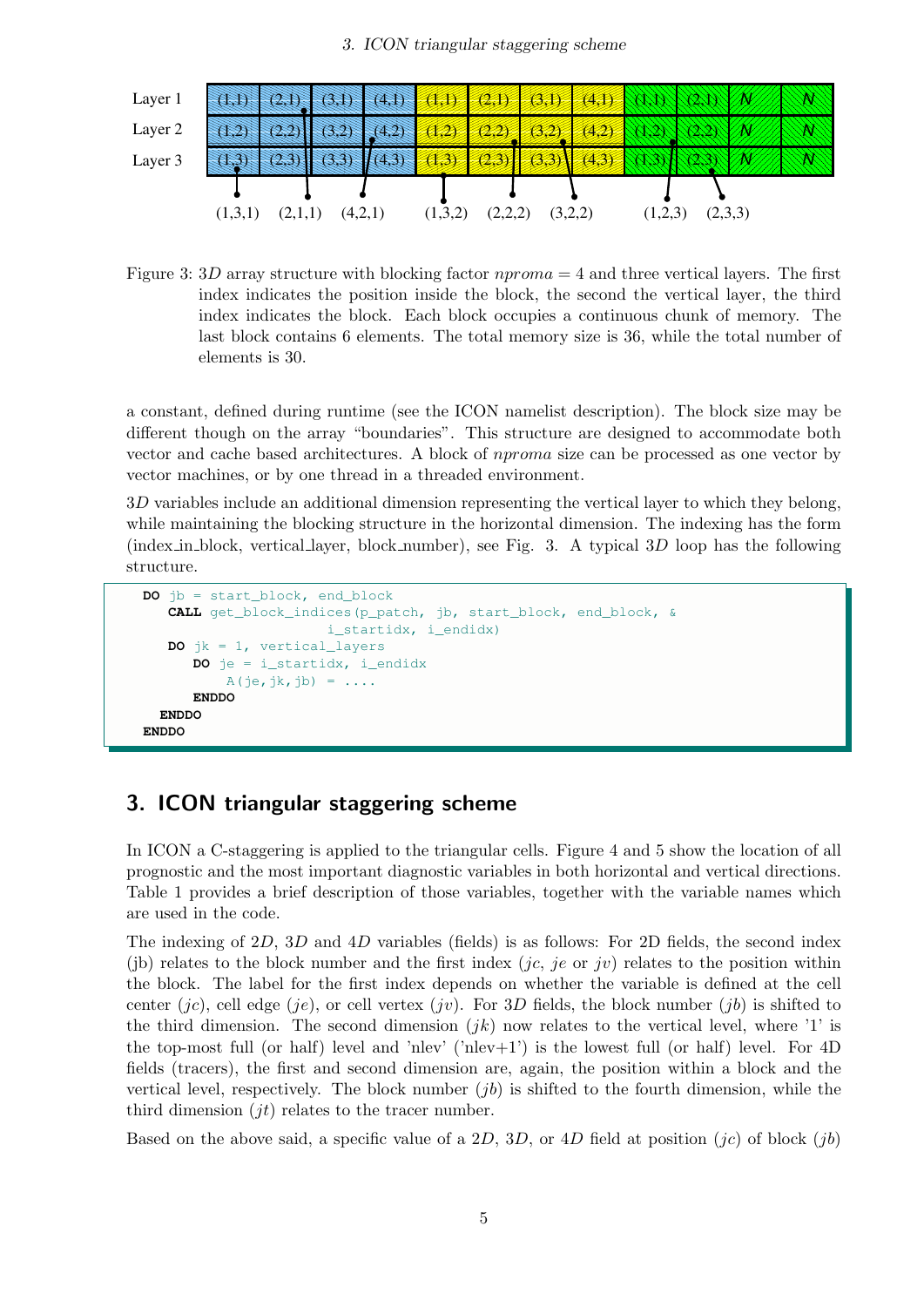3. ICON triangular staggering scheme



Figure 4: (a) Horizontal grid with primal cell (triangular) and dual cell (hexagonal). Note that the dual edges are orthogonal to and bisect the primal edges.



Figure 5: Vertical structure of primal grid. The half levels  $(k \pm 1/2)$  correspond to  $\eta$  levels.

at level  $(jk)$  can be accessed as follows:

- 2D:  $[hydro\_prog] \% pres\_sfc(ic, ib)$
- $3D:$  [hydro\_prog]% $vn(jc, jk, jb)$ ]
- 4D: [hydro prog]%tracer(jc, jk, jt, jb)

In Figure 6 the variables describing the grid topology and geometry are defined. In Table 2 these variables are briefly described and the names which are used in the code are listed.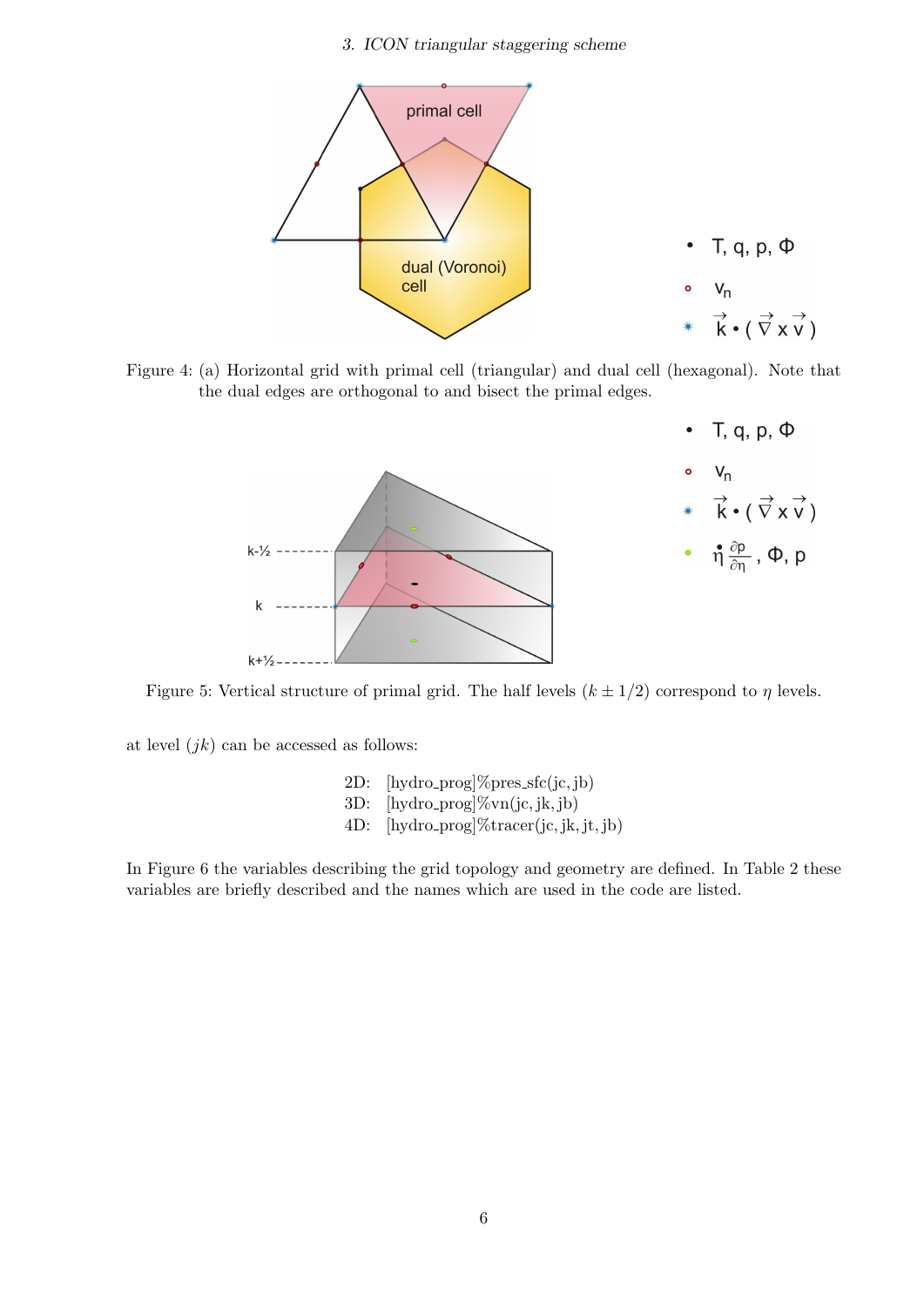| variable                                      | description                                 | position                                              | name within code                        | unit         |
|-----------------------------------------------|---------------------------------------------|-------------------------------------------------------|-----------------------------------------|--------------|
| $v_n$                                         | velocity<br>normal<br>component             | edge midpoints of primal<br>grid (full level)         | [hydro_prog] $\% \text{vn}(:,:,:)$      | $m s^{-1}$   |
| T                                             | temperature                                 | circumcenters of primal<br>grid (full level)          | [hydro_prog]% $temp(:, :, :)$           | К            |
| $\theta$                                      | potential tempera-<br>ture                  | circumcenters of primal<br>grid (full level)          | [hydro_prog]%theta $(:, :, :)$          | K            |
| $p_s$                                         | surface pressure                            | circumcenters of primal<br>grid (half level)          | [hydro_prog]%pres_sfc(:,:)              | Pa           |
| q                                             | scalar (i.e. mixing<br>ratios)              | circumcenters of primal<br>grid (full level)          | [hydro_prog] $\%$ tracer $(:, :, :, :)$ | $kg kg^{-1}$ |
| $\zeta$                                       | vertical component<br>of relative vorticity | vertices of primal grid (full<br>level)               | [hydro_diag]%rel_vort_v(:,:,:)          | $s^{-1}$     |
| Φ                                             | geopotential                                | circumcenters of primal<br>grid (full and half level) | [hydro_diag]%geo_mc(:,:,:)              | $m^2s^{-2}$  |
| $\dot{\eta} \frac{\partial p}{\partial \eta}$ | vertical velocity ( $\eta$<br>coord.)       | circumcenters of primal<br>grid (half level)          | [hydro_diag]\%\ta(:,:,:)                | $Ps s^{-1}$  |
| $\omega$                                      | velocity<br>vertical<br>(pressure coord.)   | circumcenters of primal<br>grid (half level)          | [hydro_diag]%wpres $(:,:,:)$            | $Pa s^{-1}$  |
| $\boldsymbol{u}$                              | zonal velocity com-<br>ponent               | circumcenters of primal<br>grid (full level)          | [hydro_diag] $\%u(:,:,:)$               | $m s^{-1}$   |
| $\boldsymbol{v}$                              | meridional velocity<br>component            | circumcenters of primal<br>grid (full level)          | [hydro_diag] $\%v(:, :, :)$             | $m s^{-1}$   |

Table 1: Overview of all prognostic and some diagnostic variables for the hydrostatic model. Prognostic variables are highlighted in red. Note: Only the most important diagnostic variables are listed here. For a complete list, see src/hydro atmos/mo hydro state.f90. The brackets in column 3 indicate, that the prefix is a structure of type  $[\dots]$ .



Figure 6: Notation for the horizontal grid. See Table 2 for a description.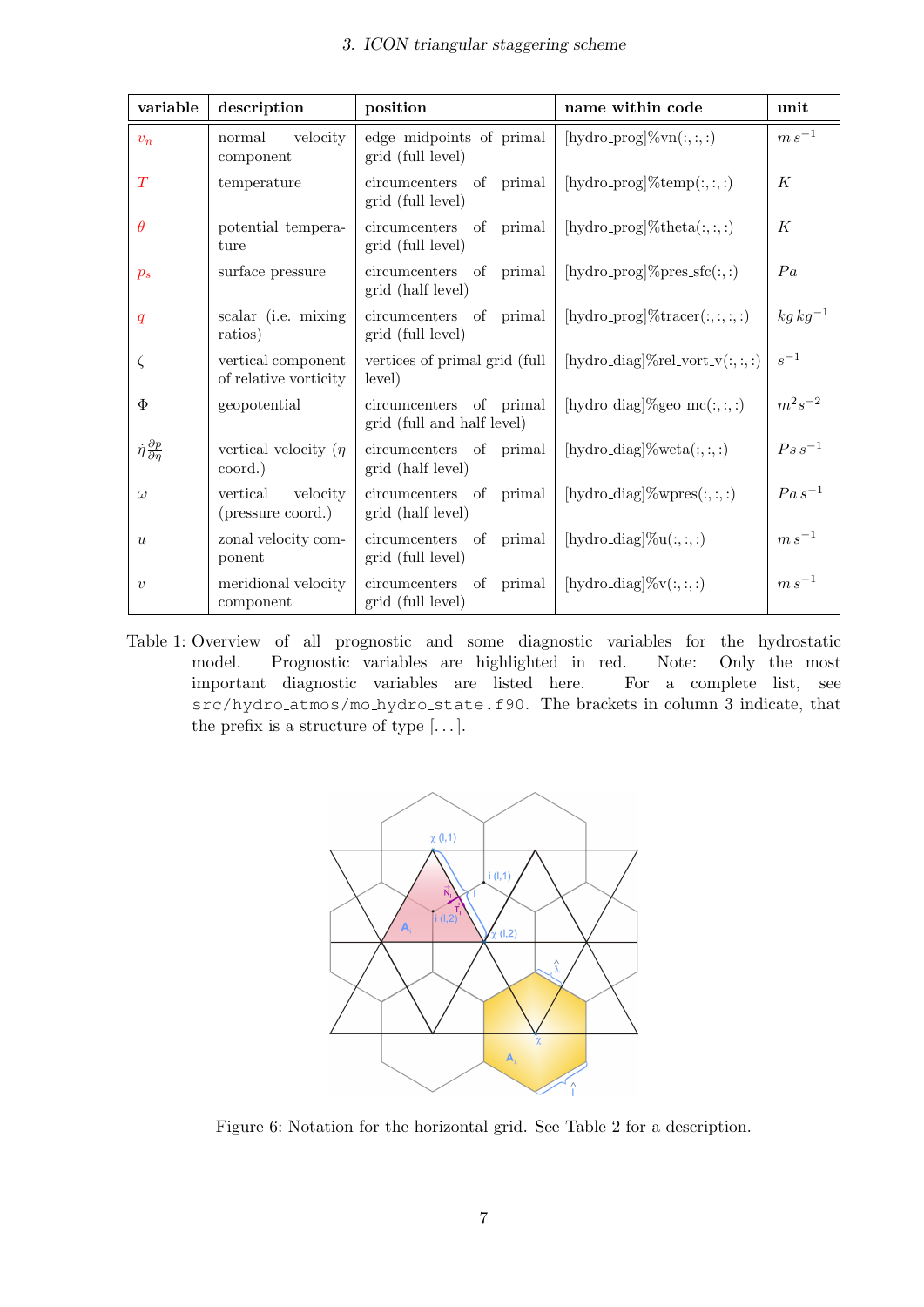| variable               | description                                       | name within code                                          |
|------------------------|---------------------------------------------------|-----------------------------------------------------------|
| $\dot{i}$              | triangular cell and its center                    | $[\text{patch}]\%$ cells $\%$ idx $(:,:)$                 |
| $\chi$                 | vertex of triangle and center of<br>dual cell     | $[\text{patch}]\% \text{verts}\% \text{idx}(:,:)$         |
| $\iota$                | edge of triangular cell and its<br>length         | $[\text{patch}]\%$ edges $\%$ primal_edge_length $(:,:)$  |
| î                      | edge of dual cell and its length                  | $[\text{patch}]\%$ edges%dual_edge_length $(:,:)$         |
| $\lambda_{i,l}$        | distance between mass point $i$<br>and edge $l$   | $[\text{patch}]\%$ edges $\%$ edge_cell_length $(:,,:,:)$ |
| $A_i$                  | Area of primal cell $i$                           | $[\text{patch}]\%$ cells $\%$ area $(:,:)$                |
| $A_\chi$               | Area of dual cell $\chi$                          | $[\text{patch}]\% \text{verts}\% \text{dual\_area}(:,:)$  |
| $N_l$                  | Normal unit vector at edge l                      | $[\text{patch}]\%$ edges $\%$ primal_normal $(:,:)$       |
| $T_l$                  | Tangential unit vector at edge l                  | $[\text{patch}]\%$ edges%dual_normal $(:,:)$              |
| i(l, 1), i(l, 2)       | the two neighboring triangles<br>sharing edge $l$ | $[patch]\%edges\%cell_idx(:,,:,:)$                        |
| $\chi(l,1), \chi(l,2)$ | the two ends of edge $l$                          | $[\text{patch}]\%$ edges $\%$ vertex_idx $(:, :, :)$      |

Table 2: List of symbols used for describing the horizontal grid. The brackets in column 3 indicate, that the prefix is a structure of type patch.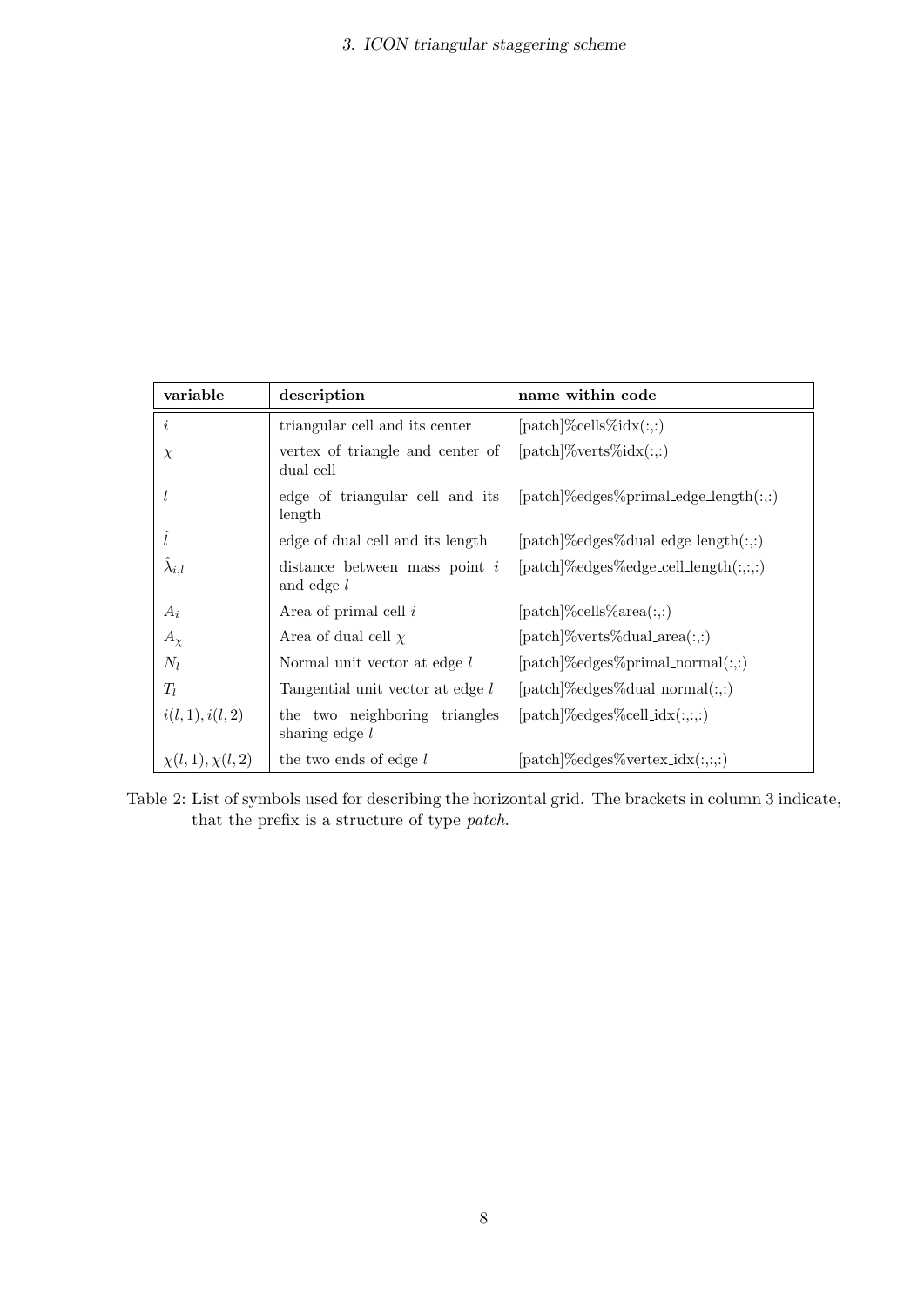## A. Grid Variables

| ICON grid cell variables            |                                        |                                                                                                                                                                                                                                                                                                                                                                              |                |
|-------------------------------------|----------------------------------------|------------------------------------------------------------------------------------------------------------------------------------------------------------------------------------------------------------------------------------------------------------------------------------------------------------------------------------------------------------------------------|----------------|
| <b>NETCDF</b><br>name in the code   |                                        | description                                                                                                                                                                                                                                                                                                                                                                  | units, type,   |
| variable name                       | [patch%grid_cells%]                    |                                                                                                                                                                                                                                                                                                                                                                              | orientation)   |
| neighbor_cell_index                 | neighbour,[blk,idx](:,,:,:)            | Index list of the neighbor cells                                                                                                                                                                                                                                                                                                                                             | ccw            |
| edge_of_cell                        | $edge-[blk, idx](:,:,:)$               | Index list of the cell edges                                                                                                                                                                                                                                                                                                                                                 | ccw            |
| vertex_of_cell                      | $vertex_{\text{-}}[blk, idx](:, :, :)$ | Index list of the cell vertices                                                                                                                                                                                                                                                                                                                                              | ccw            |
| orientation_of_normal               | $edge\_orientation(:,:,:)$             | The orientation of the edge normal vector<br>(the variable primal normal in the edges ta-<br>ble) for the cell according to Gauss formula.<br>It is equal to $+1$ if the normal to the edge<br>is outwards from the cell, otherwise is -1.<br>The same is true for the tangent vectors and<br>the Stokes formula for a left-handed normal-<br>tangent system (used in ICON). | $-1,+1,$ ccw   |
| lon_cell_centre,<br>lat_cell_centre | center(:,:)                            | lon, lat of cell centers                                                                                                                                                                                                                                                                                                                                                     | CG             |
| cell_area_p                         | area(:,:)                              | Area of cell                                                                                                                                                                                                                                                                                                                                                                 | m <sup>2</sup> |

Table 3: Grid cell variables.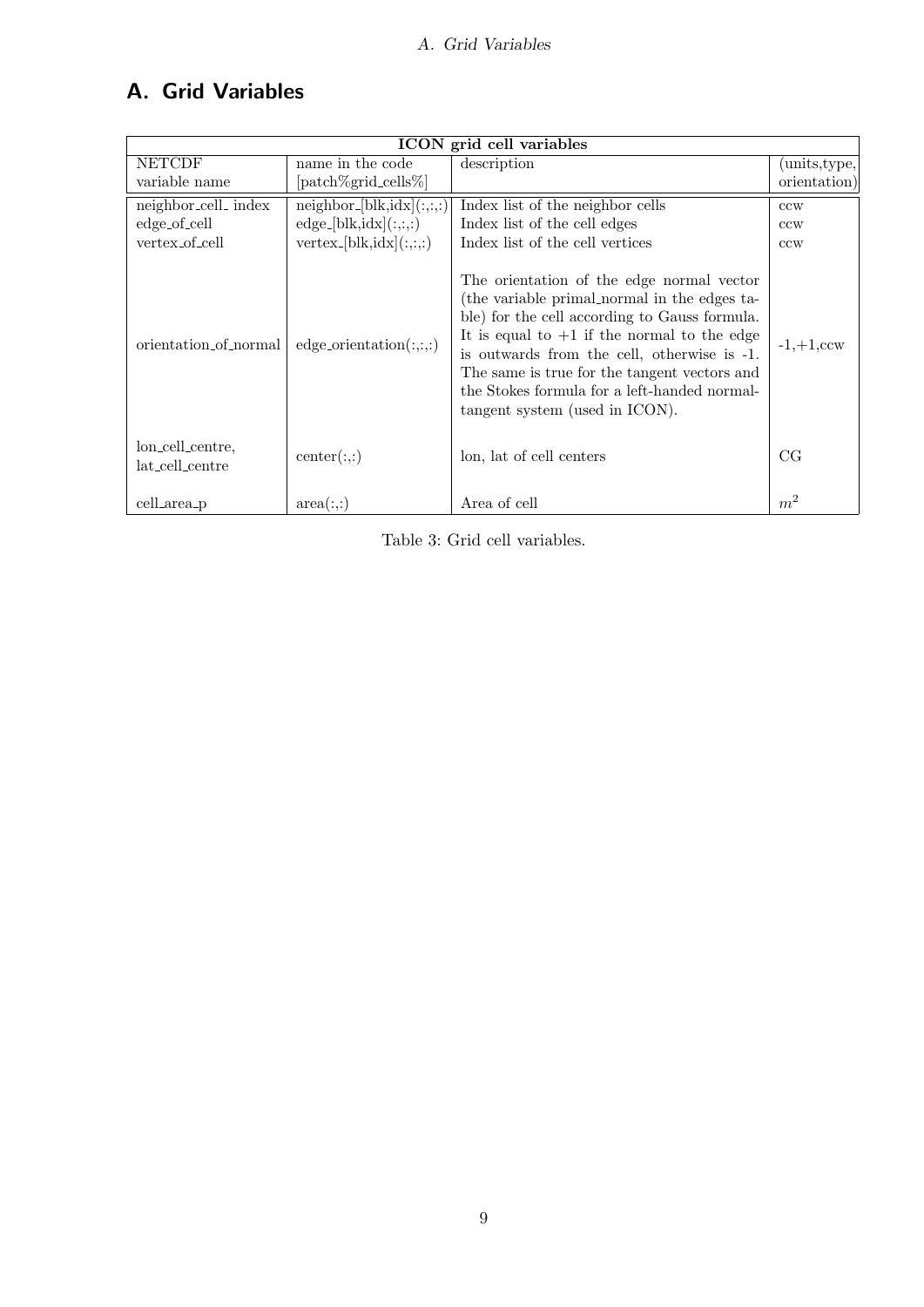| ICON grid edge variables                                          |                                             |                                                                                                                                                                                                                                              |                   |  |
|-------------------------------------------------------------------|---------------------------------------------|----------------------------------------------------------------------------------------------------------------------------------------------------------------------------------------------------------------------------------------------|-------------------|--|
| <b>NETCDF</b>                                                     | name in the code                            | description                                                                                                                                                                                                                                  | units, type,      |  |
| variable name                                                     | [patch%grid_edges%]                         |                                                                                                                                                                                                                                              | orientation)      |  |
| edge_vertices                                                     | $vertex-[blk, idx](:, :,:)$                 | Index list of the two edge vertices                                                                                                                                                                                                          |                   |  |
| adjacent_cell_of_edge                                             | $cell-[blk, idx](:,,:,:)$                   | Index list of the two adjacent cells                                                                                                                                                                                                         |                   |  |
| edge_system_<br>orientation                                       | system_orientation $(:,:)$                  | $+1$ if the vector from vertex(1) to vertex(2)<br>has the same orientation as the tangent vec-<br>tor (dual_normal). -1 otherwise.                                                                                                           | $-1, +1$          |  |
| lon_edge_centre,<br>lat_edge_centre                               | center(:,:)                                 | lon, lat of the edge center                                                                                                                                                                                                                  | CG                |  |
| zonal_normal_primal_<br>edge<br>meridional_normal_<br>primal_edge | $primal\_normal(:,:)$<br>primal_cart_normal | The normal (unit) vector to the edge in lo-<br>cal coordinates (on the tangent plane to the<br>sphere). It always points from $\text{cell}(1)$ to<br>$\text{cell}(2).$<br>The normal vector to the edge as above in<br>Cartesian coordinates | $_{\rm LC}$<br>CC |  |
| zonal_normal_dual_<br>edge<br>meridional normal<br>dual_edge      | $dual\_normal(:,:)$                         | The tangent unit vector to the edge in lo-<br>cal coordinates (on the tangent plane to the<br>sphere). The primal_normal, dual_normal<br>forms a left-handed coordinate system<br>The tangent unit vector to the edge, as                    | $_{\rm LC}$       |  |
|                                                                   | dual_cart_normal                            | above, in Cartesian coordinates                                                                                                                                                                                                              | CC                |  |

Table 4: Grid edge variables.

| ICON grid vertex variables                |                                                |                                                                                                                                                            |                        |
|-------------------------------------------|------------------------------------------------|------------------------------------------------------------------------------------------------------------------------------------------------------------|------------------------|
| <b>NETCDF</b>                             | name in the code                               | description                                                                                                                                                | $(\text{units, type},$ |
| variable name                             | [patch\%grid_vertices\%]                       |                                                                                                                                                            | orientation)           |
| vertices_of_vertex                        | $\overline{\text{neighbor}}$ [blk, idx](:,:,:) | Index list of the neighbor vertices                                                                                                                        | $(\mathrm{ccw})$       |
| cells of vertex                           | $\text{cell}[blk, idx](:,:,:)$                 | Index list of the cells containing this vertex                                                                                                             | $(\mathrm{ccw})$       |
| edges_of_vertex                           | $edge-[blk, idx](:,:,:)$                       | Index list of the edges containing this vertex                                                                                                             | $(\mathrm{ccw})$       |
| edge_orientation                          | $edge\_orientation(:,:,:)$                     | $+1$ when the vector from this to the neigh-<br>bor vertex has the same orientation as the<br>tangent unit vector of the connecting edge.<br>-1 otherwise. | $-1, +1$               |
| longitude_vertices,<br>longitude_vertices | vertex(:,:)                                    | lon, lat of the vertex                                                                                                                                     | CG                     |
| dual_area_p                               | $dual_area(:,:)$                               | Area of the dual cell                                                                                                                                      | m <sup>2</sup>         |

Table 5: Grid vertex variables.